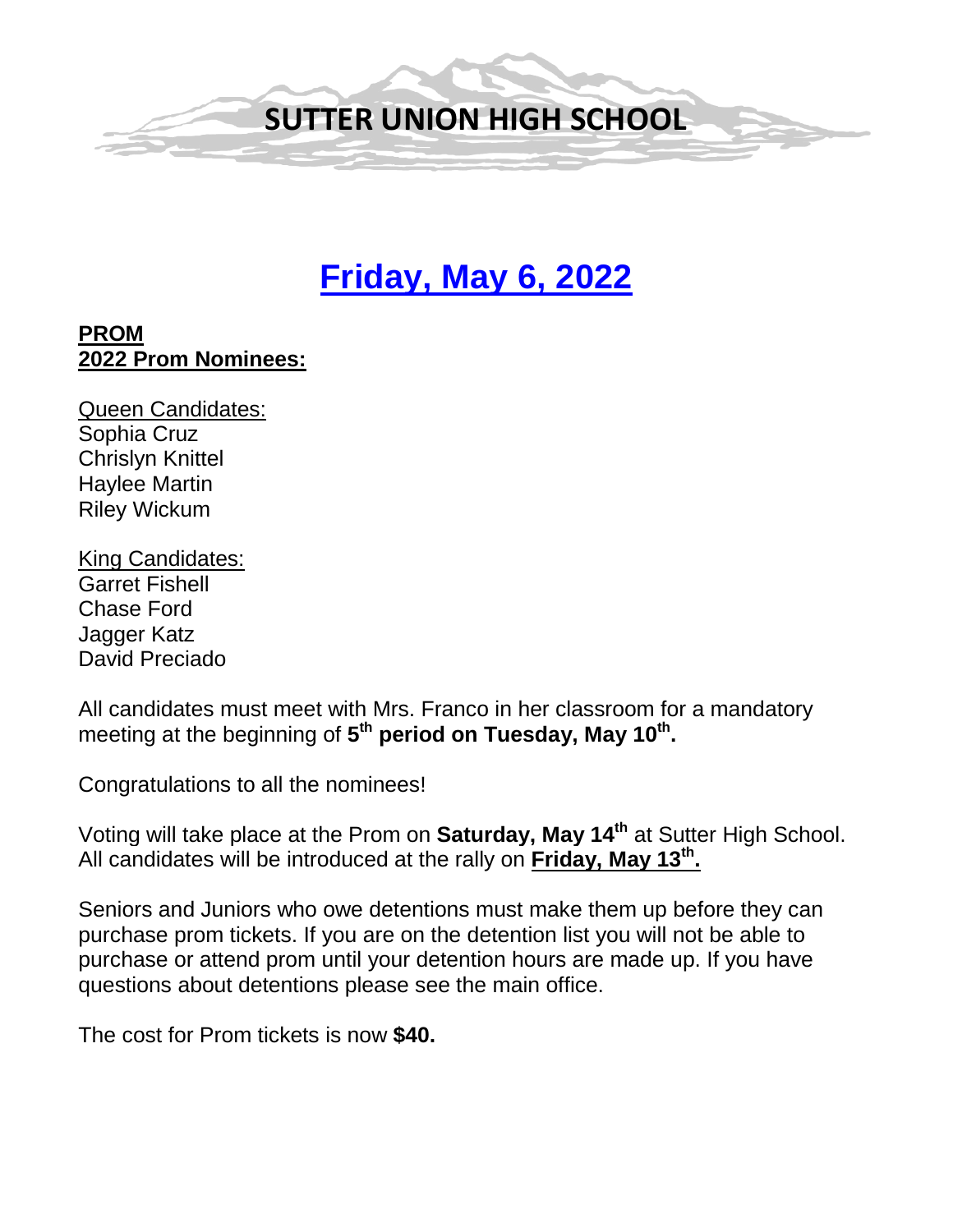

#### **ASB OFFICE**

The ASB office will be closed **TODAY, Friday, May 6th.** 

#### **SPIRIT WEEK**

Our Spirit Week will begin May 9-13 with our Spring Rally and Roundup on Friday, May13<sup>th</sup> on the football field. There will be food truck vendors for lunch purchases, booths, games and prizes!

#### **SPIRIT DAYS (May 9th – May 13th)**

**Monday-** Soccer Moms vs. BBQ Dads **Tuesday-** Tie Dye Tuesday **Wednesday-** Anything but a Backpack Day **Thursday-** Throwback Thursday **Friday-** Hawaiian Day

A reminder that all Spirit Apparel MUST be school dress-code appropriate!

#### **POSITIVE AFFIRMATION BOOTH**

The Sutter High School Prep Team (Peer Resource Engagement Program) presents the Positive Affirmation Booth on **Wednesday, May 11th at lunchtime in the cafeteria.** Students will be able to come and create Positive Affirmation Posters for Mental Health Awareness Month. You will receive a treat and be entered into a hydro flask raffle.

#### **YUBA COLLEGE**

Yuba College will be hosting an Open House on **Saturday, May 14th from 10:00 a.m. – 2:00 p.m. at the Marysville Campus.** The event is open to the public. Join us as we welcome prospective students, current students, and the community to campus. Learn more about Yuba College, explore programs, resources, and learn how to get free tuition! There will be prizes, free food and games.

#### **YEARBOOKS**

Don't forget to purchase your yearbook! They can be purchased at the ASB window for \$81. See Mr. Danna if you have any questions.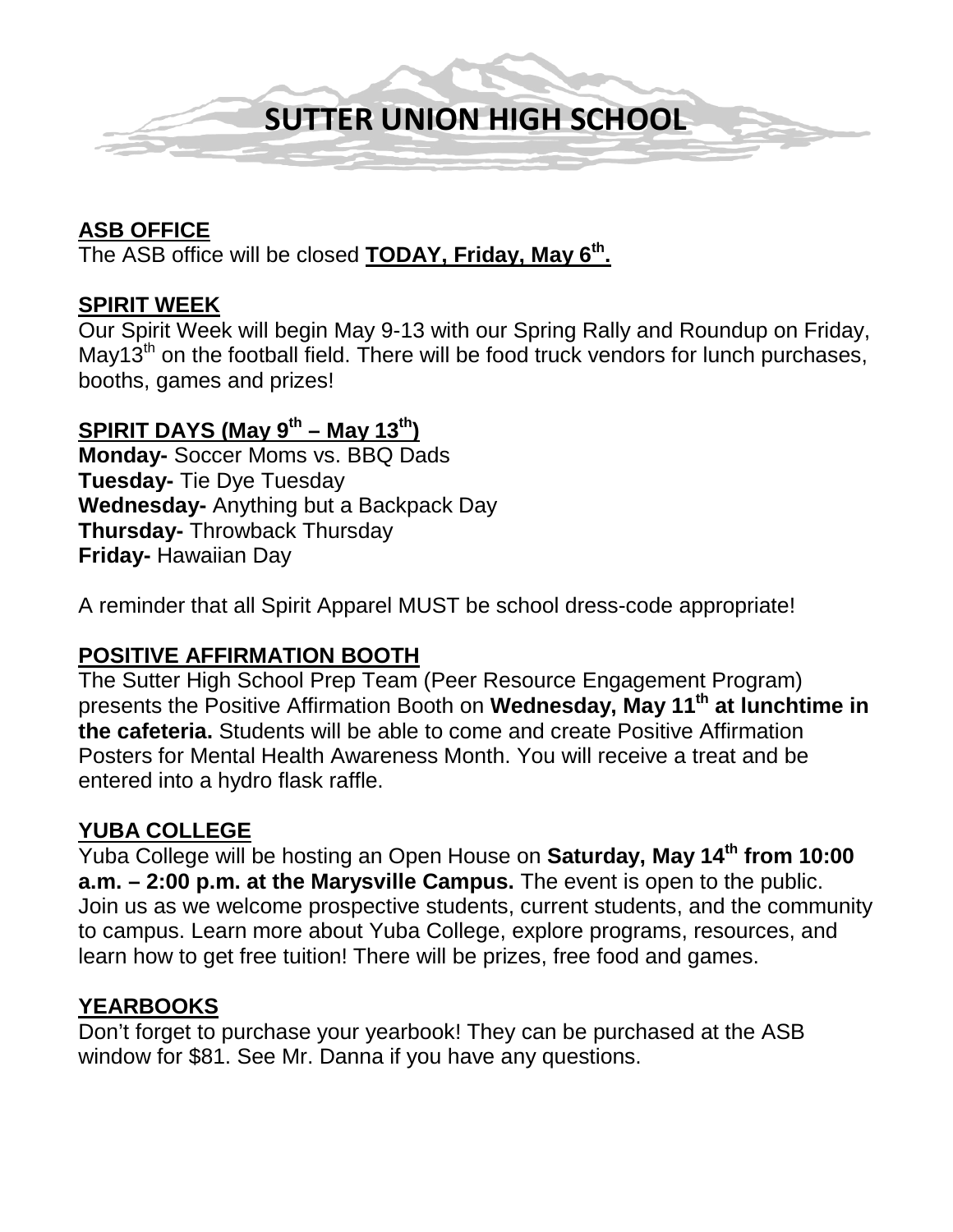**SUTTER UNION HIGH SCHOOL**

#### **YUBA COUNTY SHERIFF'S DEPARTMENT**

Any students that are interested in applying for the Yuba County Sheriff's Department check in with the counseling department. All interested applicants must meet these minimum qualifications:

- Must be 16-21 years old at the time of application
- Cadets must possess a high school diploma, or GED equivalent, or be currently enrolled in high school. Cades currently enrolled in high school or college must maintain a minimum 2.0 GPA.
- Cadets must be in good physical condition
- Cadets must conform to the high ethical standards of the law enforcement profession. Cadets may not have a prior felony conviction
- Cadets must donate a minimum of 16 hours each month. They are expected to attend monthly meetings and training.

#### **POWDER PUFF**

**Games will be played on Wednesday, May 18th and practices will take place on Monday and Tuesday May 16th and 17th at 5:30 pm.** The cost for jerseys is \$25 per person. Pay at the ASB window and bring your receipt to Mrs. Franco's room (E23) when you sign up to play or coach.

#### **CLASS FEES**

Pay for your  $2^{nd}$  semester class fee now to avoid being put on the fines list that will be coming out soon!! You can pay before school, at break, lunch, after school or online at shopsutterhigh.com

## **SENIORS**

#### **GRAD NIGHT**

**SENIORS:** If you would like to sell raffle tickets for the gun raffle see Mrs. Little in the library to pick up tickets.

**Sutter Union High School Booster Club** is privileged to offer an **[athletic](https://ca02205833.schoolwires.net/Page/8453)  [scholarship](https://ca02205833.schoolwires.net/Page/8453)** award to two male and two female athletes of Sutter Union High School. One male and one female athlete will be awarded a \$750 scholarship; and one male and one female athlete will be awarded a \$500 scholarship. Recipients will be chosen based on the following criteria: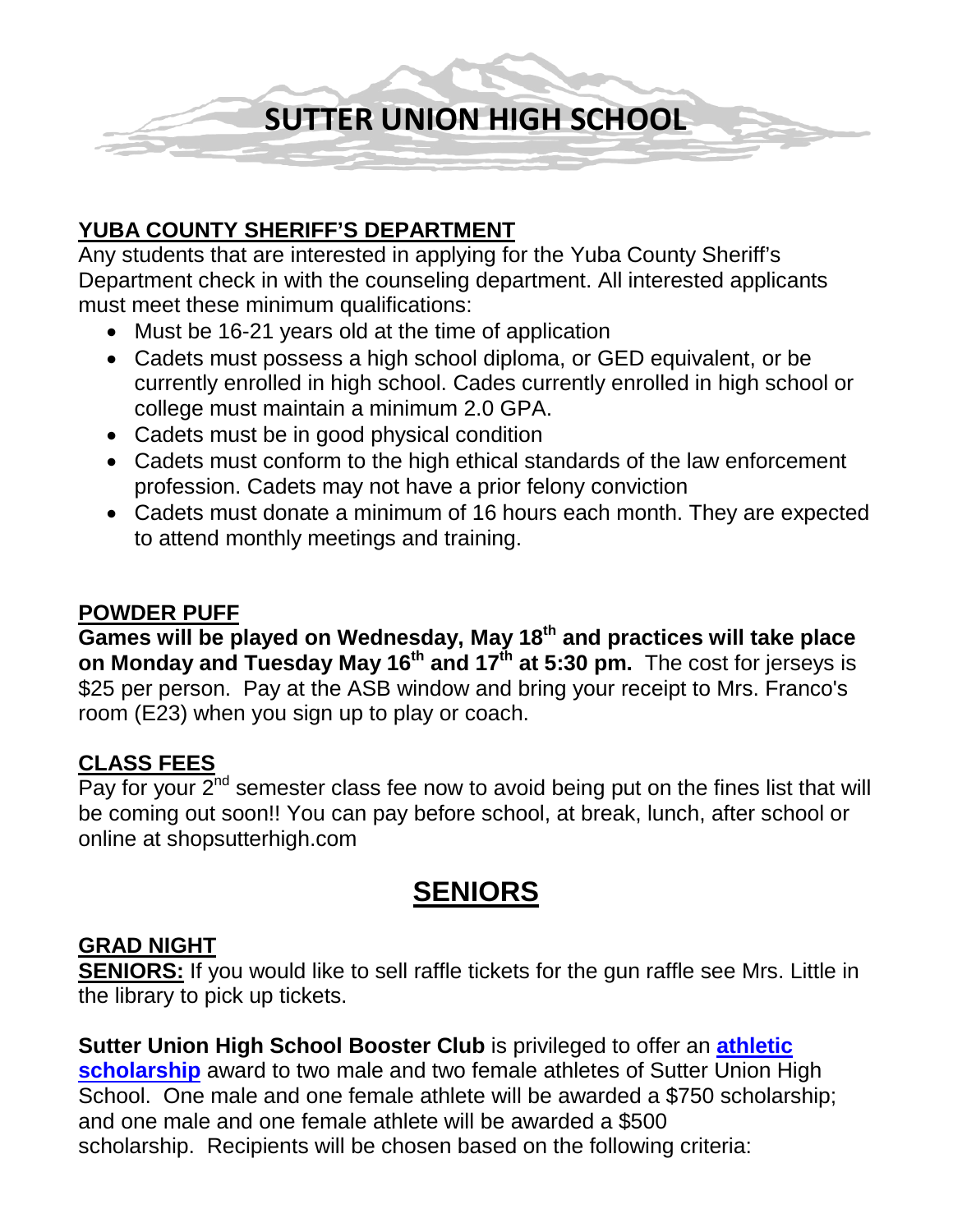

- character and citizenship
- completion of application
- short essay
- letter of recommendations
- formal interview

Download a copy of the application from the Scholarship and Awards section of our website or pick up a hard copy from the Counseling and Career Center.

All applications must be submitted to the counseling office. **Deadline extended to Friday, May 6, 2022, at 3:00 p.m.**

Take advantage of this great opportunity!

#### **YUBA COLLEGE:**

High school students who wish to take classes through Yuba College in the **Summer/Fall of 2022** need to complete and submit a Summer or Fall 2022 online application; this step is mandatory.

Students will then complete and sign a High School Recommendation Form that needs to be emailed (from the student's COLLEGE EMAIL ACCOUNT) to YCAdmissions@yccd.edu for processing. Forms turned in between **April 18th and May 19th by 5:00 pm** will get pre-coded to be able to register starting on **Monday, May 23rd**. All Dual Enrollment Forms received after May 19th will be processed as received.

• **PLEASE NOTE:** The schedule of classes for both summer and fall are now viewable online via the Yuba College website. The direct link to this page is <https://yc.yccd.edu/admissions/courses/>